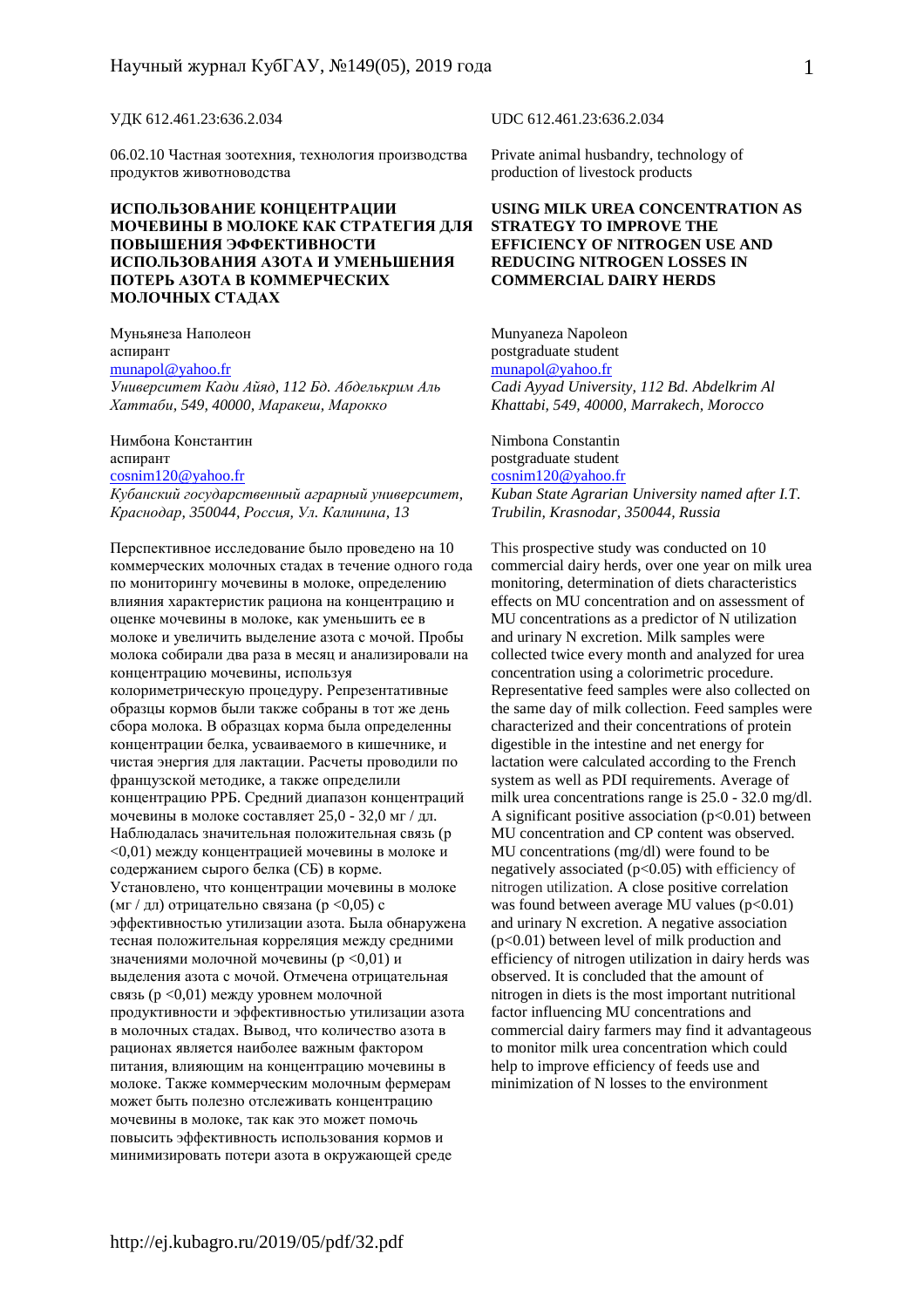Ключевые слова: СЫРОЙ БЕЛОК; МОЛОЧНЫЕ КОРОВЫ; УТИЛИЗАЦИЯ АЗОТА; МОЛОЧНАЯ МОЧЕВИНА; ПОТЕРИ АЗОТА

Keywords: CRUDE PROTEIN; DAIRY COWS; NITROGEN UTILIZATION; MILK UREA; NITROGEN LOSSES

**Doi: 10.21515/1990-4665-149-032**

## **INTRODUCTION**

Interest in the use of milk urea (MU) concentration as a practical indicator of dietary protein status in dairy cows has grown considerably in recent years. In ruminant species, excess protein is converted to ammonia in the rumen which is absorbed into the bloodstream and ultimately detoxified as urea by the liver. Nutritional factors that have major effects on MU concentration are amount of protein in the diets [1], rumen degradable protein and energy/protein ratio [2]. Milk urea is highly associated (0.88 to 0.98) with blood urea and its level represents mainly ( $r = 0.86$ ) N losses from rumen fermentation [3]. Lactating dairy cows eliminate 2.5 to 3% of the urea formed in liver through the milk [4].

The efficiency of N utilization in dairy cows is typically low and highly variable (10% to 40%) compared with the higher efficiency of other production animals [5]. In order to meet the nutritional requirements and sustain milk production, dairy producers often increase nutrients density of diets. However, the efficiency of feed protein is function of the amount of ammonia supply to the rumen and decreases as more crude protein is offered [6]. Although high dietary protein stimulates milk production, overfeeding of protein lead to an increase in urine urea excretion and has been found to be detrimental to reproductive and animal health [7].

In particularly, increasing the level of crude protein in diets increases the amount of nitrogen excreted in cow's urine and then decreases the efficiency of nitrogen utilization. Several studies have shown that excessive milk urea concentration could indicate the insufficient of use of degradable proteins by the micro-organisms present in the rumen, thus reflects excessive nitrogen losses to the environment [8, 9, 10]. The objectives of this study were to (1) examine the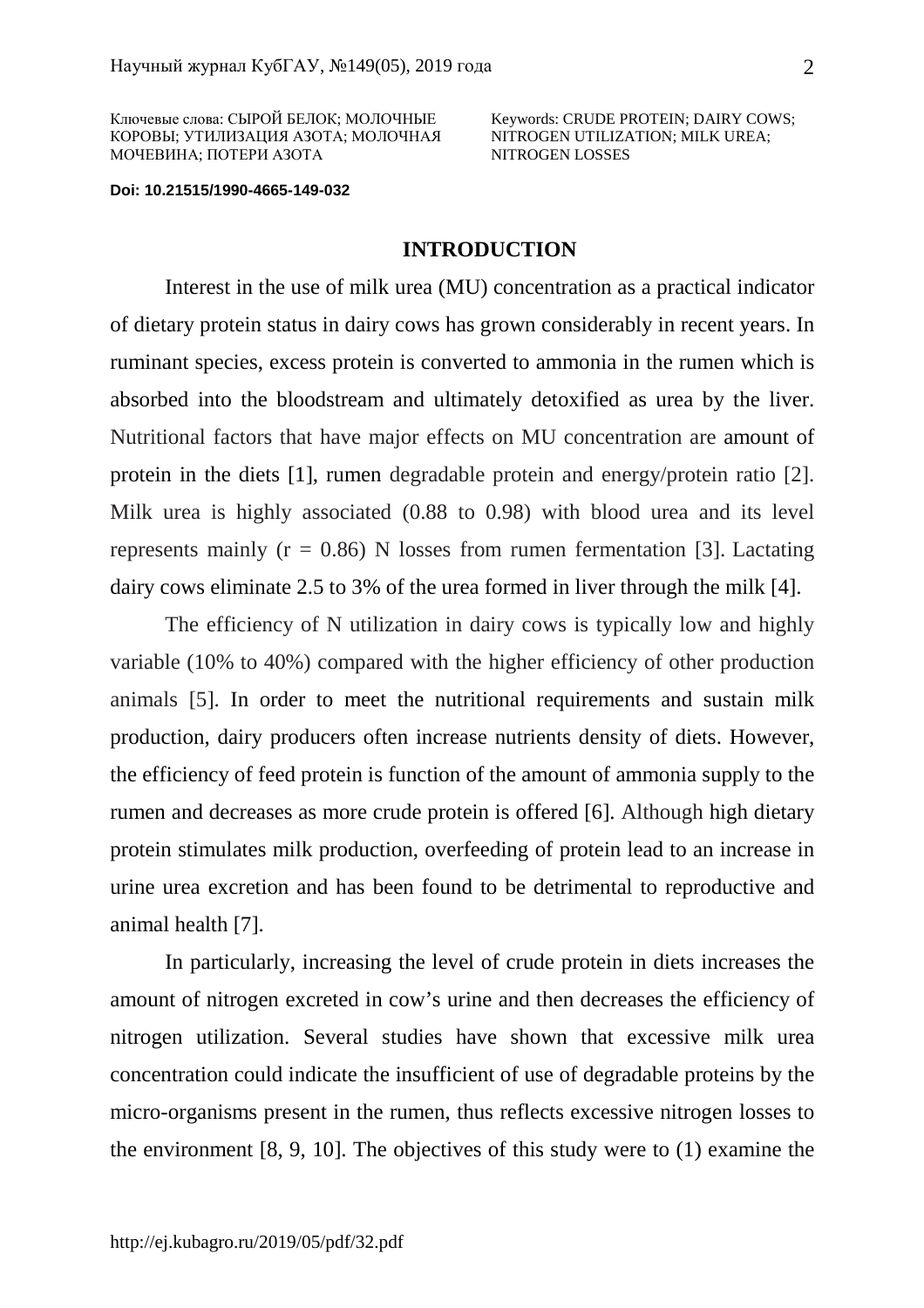effects of diet composition and nitrogen intake on MU concentrations and (2) assess the potential of MU concentrations as a predictor of urinary N excretion and the efficiency of N utilization under farm conditions.

## **MATERIALS AND METHODS**

## *Animals and feeding management*

The study was undertaken on Friesian lactating cows from 10 dairy herds located within a semi-arid climatic region of Marrakech in the central part of Morocco, extending between latitudes 30° 50' and 32° 10' North and longitudes  $7^{\circ}$  25' and  $9^{\circ}$  25' West. During the experimental period, the animals were assigned into groups of 20 to 40 dairy cows. Forage components of diets consisted in corn silage (34.41%), fresh alfalfa (10.75%) and wheat straw (8.85%) completed by concentrate feeds: mixture concentrate feed (29.25%), soybean meal (3.90 %), wheat bran (6.42%) and meal corn (6.42%). Dairy cows were milked twice a day and individually fed after each milking at fixed hours. Farm grown Alfalfa green and wheat straw were offered to all the lactating cows at 08:00 and 14:00h. Maize silage, mixture concentrate feed, soybean meal and vitamin-mineral blend were offered as total mixed rations (TMR) into two equal parts and fed 2hours before each milking in morning( 04:00h) and noon (16:00 h). The dairy cows were milked using a machine and had free access to water throughout the day.

## *Diet calculation, sampling and milk urea analysis*

Investigative visits were made twice in every month on 10 commercial dairy farms from April 2017 up to march 2018. For each visit the milk sampling and information on composition of diets distributed to dairy cows were collected. Those diets were also characterized for organic matter, crude protein(CP) content, protein digestible in the intestine (PDI) with N or Energy as limiting factor for rumen microbial growth (PDIN and PDIE) and net energy for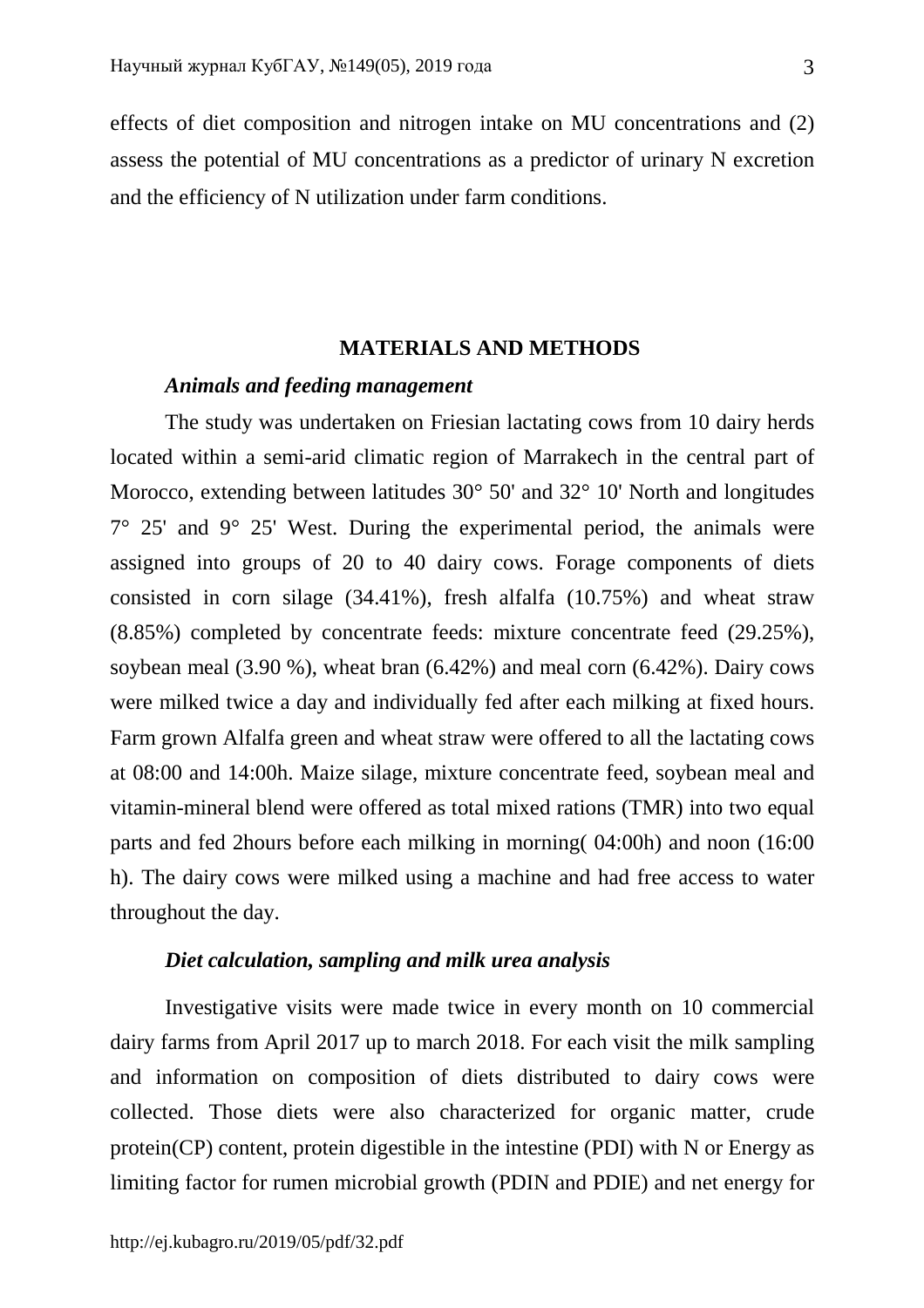lactation (UFL). The dry matter (DM) of forages was determined after drying the samples at 60°C for 48 hours. Diet calculation was based on information relative to feed composition and nutrient value of the feeds and animal requirements using French PDI system with respect to each farm visit. The requirements of the cows in terms of PDI and UFL were estimated following the INRA equations.<sup>11</sup> PDI and UFL balances were then estimated as the difference between allowances and dairy cow requirements, and protein balance in the rumen (OEB = *Onbestendige Eiwit Balans* in the Dutch system) was given by the difference between PDIN and PDIE of rations [12]. To determine the nitrogen intake (Ni), the crude protein (CP) content of the diet ingested was divided by 6.25 (Ni,g/d = CP/6.25). The regression equations: N milk (g/d) = 188  $\Box$  0.25\*CP; NUE (g/d) =  $\Box$ 32+16. 1\*MUN were developed to predict respectively N in milk and N urinary excreting [6, 13]. The equation (ENU = g N milk /g Ni) was used to estimate efficiency of N utilization [5, 14]. For individual cows, the information on test day milk production, milk fat and protein content, body weight, parity and stage of lactation were collected from farm records. Daily milk productions were adjusted for an identical period of days in lactation in order to compare the milk productions between dairy herds. The milk yield was calculated based on lactation cycle of 305 days. Milk samples were analyzed for urea content using a colorimetric pdimethylaminobenzaldehyde (DMAB) procedure [15] after little modification. Milk (2 g) was diluted in 500ml of distilled water and deproteinised with 10 ml of Trichloroacetic acid solution, centrifuged at 3000 x g for 30 minutes and filtered. Clear supernatant (5 ml) was mixed with 5 ml of 4-DMAB reagent (1.6 g DMAB  $+$  100 ml ethanol  $+$  10 ml concentrated HCl). The milk urea content was measured at 420 nm absorbance by spectrophotometer UV-3100PC and expressed in milligrams per deciliter (mg/dl) of milk.

## *Statistical analysis*

Numerical data was analyzed statistically using the Statistical Package for the Social Sciences (SPSS.20). To determine whether effects were significant in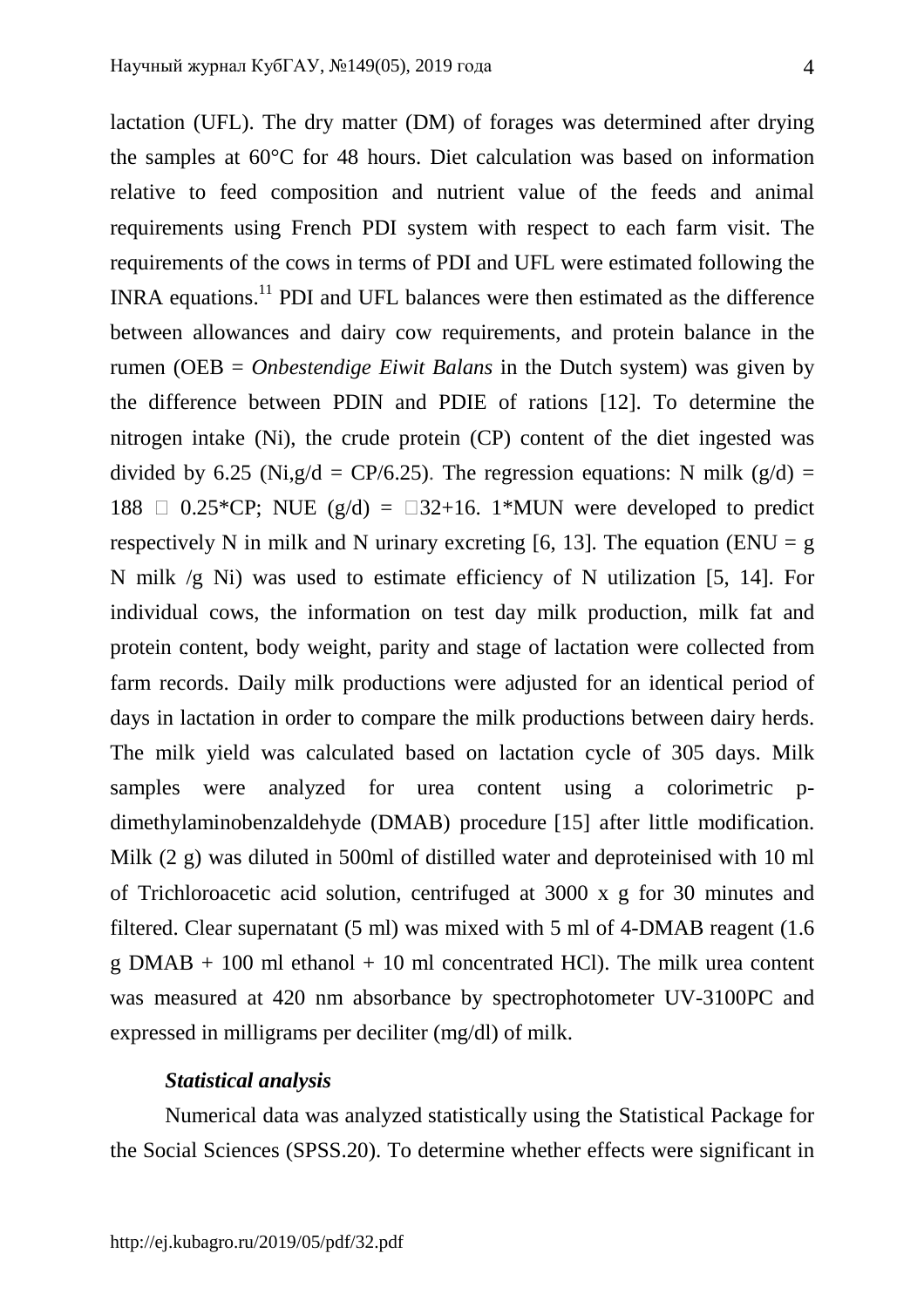explaining variations in MU concentrations, crude protein (CP) of diet, nitrogen intake (Ni), daily milk production (DMP), efficiency of nitrogen use (ENU) and urinary nitrogen excretion (UNE) the data were analyzed using GLM procedure. The diet crude protein, nitrogen intake, daily milk production, yield milk were taken as sources of variations. The Pearson correlation analysis was performed to investigate the association between different traits. Significant differences were analyzed using the ANOVA test and statistical significance was declared at  $P < 0.05$ .

### **RESULTS AND DISCUSSION**

# *Effects of CP content of diet on MU concentrations, DMP, ENU and UNE*

The results on MU concentrations, CP content, DMP, ENU and UNE are presented in table 1. Diets composition have mean values of  $24.5 \pm 2.6$  kg for DM, 152±15.8 for CP content (g/kg DM), 22.6±2.7 for UFL, and 584±106 g/d for Ni and **-**207±111g/d for OEB (Table1).

| Means  | <b>SD</b>   | Min        | Max               |
|--------|-------------|------------|-------------------|
|        |             |            |                   |
|        |             |            |                   |
|        |             |            | 713               |
|        | 2.6         |            | 28.7              |
| 152    |             | 132        | 180               |
| 184    | 15.7        | 170        | 220               |
| 584    | 106         | 419        | 741               |
|        |             |            |                   |
|        |             |            |                   |
|        |             |            |                   |
| 1607   | 151         | 1326       | 1910              |
| 2296   | 428         | 1706       | 2985              |
| $+674$ | 319         | $+196$     | $+1075$           |
| $-207$ | 111         | $-325$     | $-68$             |
|        |             |            |                   |
|        |             |            |                   |
| 20.2   | 2.0         |            | 25                |
| 6185   | 598         | 5551       | 7625              |
| 150    | 3.9         | 143        | 155               |
| 28.3   | 2.1         | 25         | 32                |
| 26.8   | 5.1         | 19.3       | 36.7              |
| 178    | 16.2        | 153        | 202               |
|        | 636<br>24.3 | 49<br>15.8 | 532<br>19.9<br>18 |

### **Table1: Descriptive analysis of the variables studied**.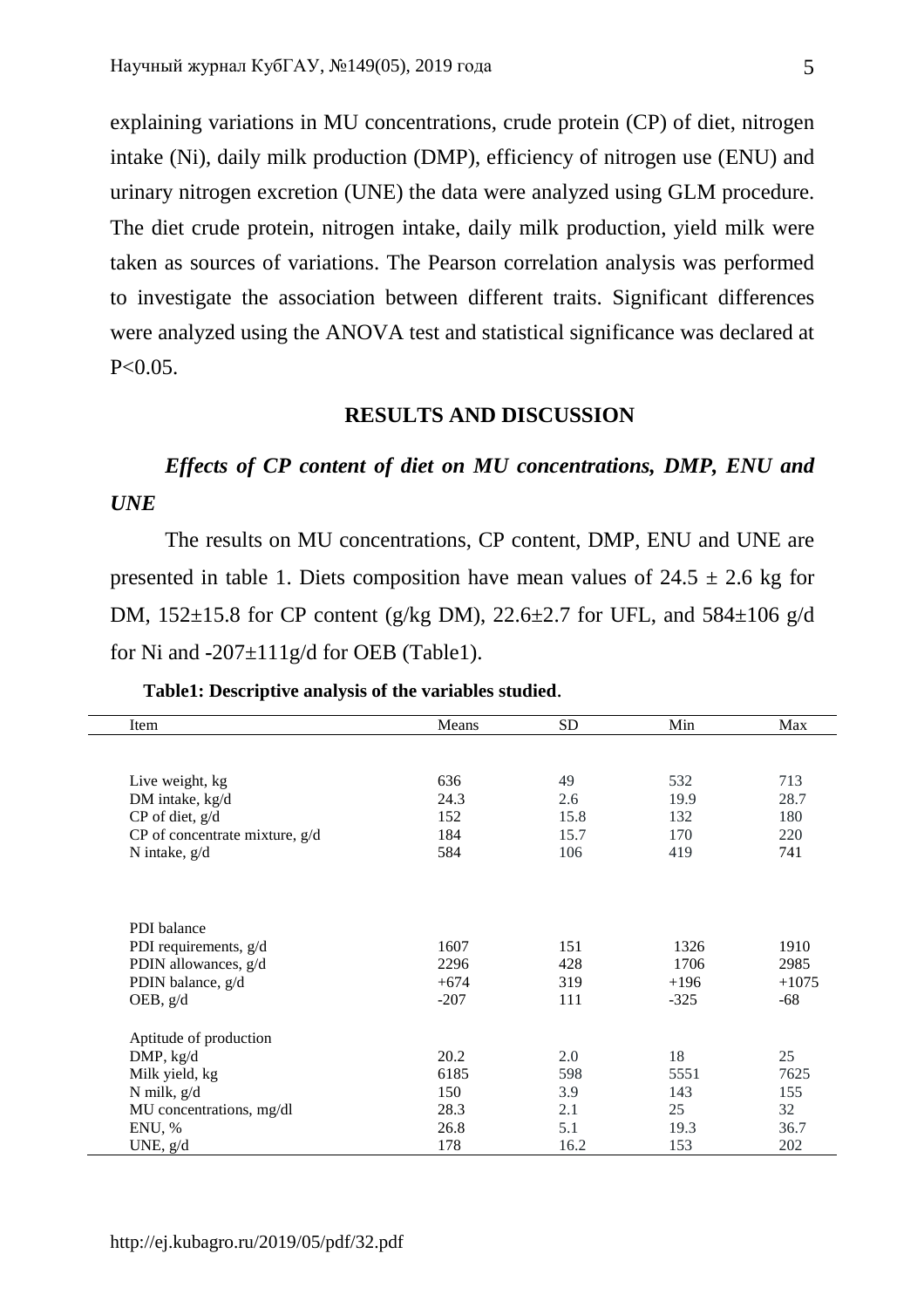SD: standard deviation; DM: dry matter ; MU: milk urea; PDI: protein digestible in the intestine; PDIN: protein digestible in the intestine with nitrogen as limiting factor for rumen microbial growth; OEB (*Onbestendige Eiwit Balans*): rumen protein degradable balance; CP: crude protein; DMP: daily milk production; ENU: efficiency of nitrogen utilization; UNE: urinary of nitrogen excretion.

The offered diets in participating farms were characterized by deficit in rumen degradable protein balance (negative OEB) which signify that the diets had high proportion of rumen degraded protein (RDP) compared to none degraded protein in the rumen of feed ingredients. A negative value of OEB might also indicated inadequate of N intake in lactating cows and therefore, the microbial activity as well as the synthesis of microbial proteins may be impaired [12]. During investigation, the mean of MU concentration was  $28.3\pm2.1$  mg/dl. Statistical analysis (ANOVA), did not found a significant variation between MU concentrations in milk samples. This observation may reflect little variation in the quality of the protein fed to the dairy cows. However, the milk urea concentration increased linearly as CP concentrations and N intake increased in the feed (Figure1).

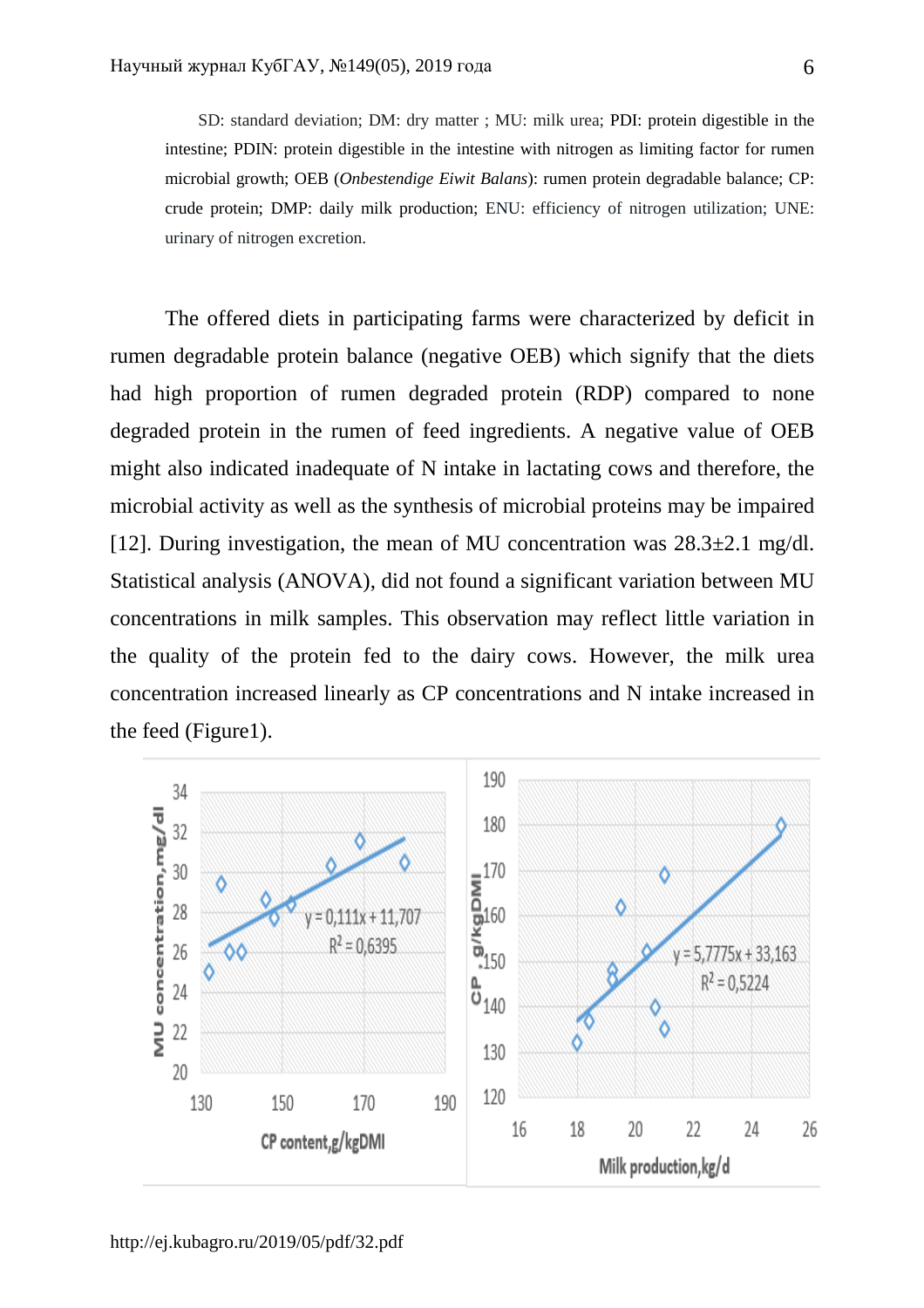# **Figure 1: Relationship among CP content of diets, milk urea concentration and milk production.**

It is noted that high urea in milk indicates that excess protein has been fed to the dairy cow [12] and there high nitrogen losses to environment [5]. In participating dairy farms, the ENU of cows averaged 26.8±5.1%. It is noted that ruminants have an overall average ENU (gN in milk /g Ni) of around 25% [10, 14]. A recent study [17] reported that ENU of dairy cows in North America, averages 26.1% of Ni; the corresponding percentages for dairy cows in Northern Europe is 27.4%. These regional differences might be explained in part by the difference in Ni. Other study showed that from 20 to 35% of ingested nitrogen is excreted as protein in milk and that up to 50% of consumed nitrogen is found in the urine [12]. As ruminant, the study showed that the conversion of feed N into milk protein (which explain level of ENU) of dairy cow Holstein in semi-arid conditions of central Morocco is low. This low ENU has implications not only for production performance and profitability but also for the emission of contaminants to the environment. In particularly, the findings of this study showed that dairy cow Holstein in semi-arid area of central Morocco, excretes N  $(178 \pm 16.2$ g /d) in urinary urea form and it secretes N  $(150\pm 3.9$ g/d) as milk protein. Recent study conducted in North America reported that the lactating dairy cow excretes as much urinary urea-N (168  $g/d$ ) than it secretes N (166  $g/d$ ) as milk protein [18]. Generally, increasing the percentage of dietary crude protein increases N intake and urinary urea-N excretion and decreases ENU. Through an extensive literature survey [19], the commonly accepted "optimal" MU concentrations of 21.7 to 25.7 mg/dl which reflects high ENU but the milk protein production can be at maximum for any MU concentrations values ranging from 21.7 to 34.7 mg/dl [18, 20].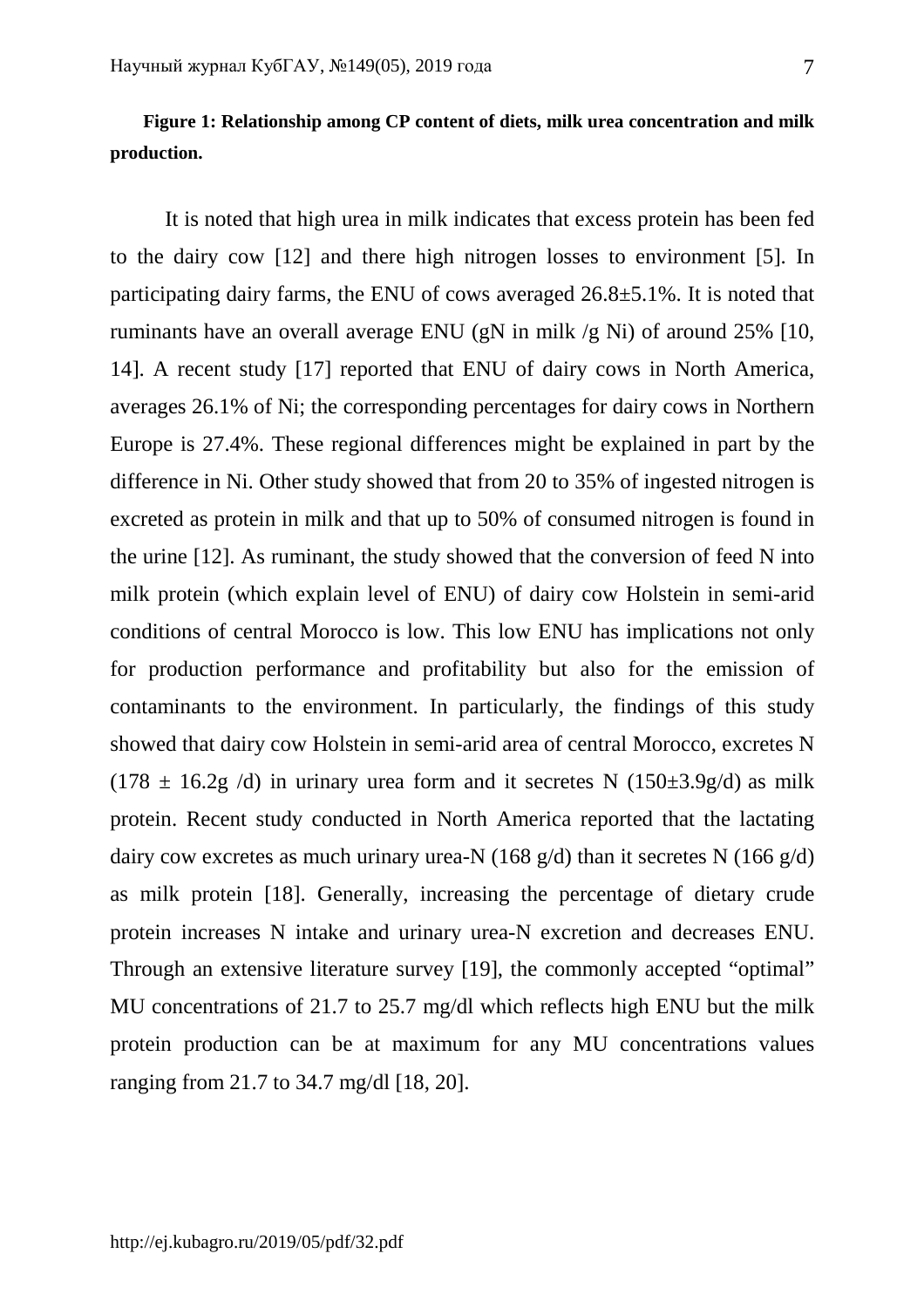# *Relationship of milk urea concentrations, CP content of diets, milk production, ENU and UNE.*

The findings on associations among MU concentrations, CP content of diets, milk production, ENU and UNE are presented in Table 2. During investigation, MU concentrations was found to be significantly associated with CP content of diet (P<0.00). A study also reported marginally closer relationships between MU concentrations and dietary CP content [3]. A close positive correlation was found between MU concentration  $(p<0.05)$  and CP content of mixture concentrate in agreement with the results obtained by Dhali et al. [15]. A negative correlation was found  $(p<0.05)$  between MU concentrations and ENU in agreement with the results obtained by Nousiainen et al. [21]. Then again, CP content of mixture concentrate was found to affect negatively the ENU in dairy farms and increased significantly the nitrogen losses in environment (Figure2).

**Table 2: Relationship of milk urea concentration and others factors affecting efficiency of nitrogen utilization.** 

| Particulars                        | Correlation coefficient (r) |                       |
|------------------------------------|-----------------------------|-----------------------|
|                                    | MU concentration            | ENU,%                 |
| Number of cows                     | $0.761*$                    | $-0.703$ <sup>*</sup> |
| $CP$ content of diet $(g/d)$       | $0.738**$                   | $-0.646$              |
| CP of concentrate mixture( $g/d$ ) | $0.775**$                   | $-0.626$              |
| N intake $(g/d)$                   | $0.791**$                   | $-0.821$              |
| DMP (kg/d)                         | 0.538                       | $-0.630$              |
| Milk yield $(kg)$                  | $0.765**$                   | $-0.825***$           |
| N milk $(g/d)$                     | 0.901                       | 0.252                 |
| $ENU$ $(\% )$                      | $-0.669$ <sup>*</sup>       |                       |
| UNE $(g/d)$                        | $0.988**$                   | $-0.692$ <sup>*</sup> |
| MU concentrations                  |                             | $-0.669$ <sup>*</sup> |

\* Indicates the r value is significant at  $p<0.05$ .

\*\* Indicates the r value is significant at  $p<0.01$ .

**Abbreviations:** *See table1*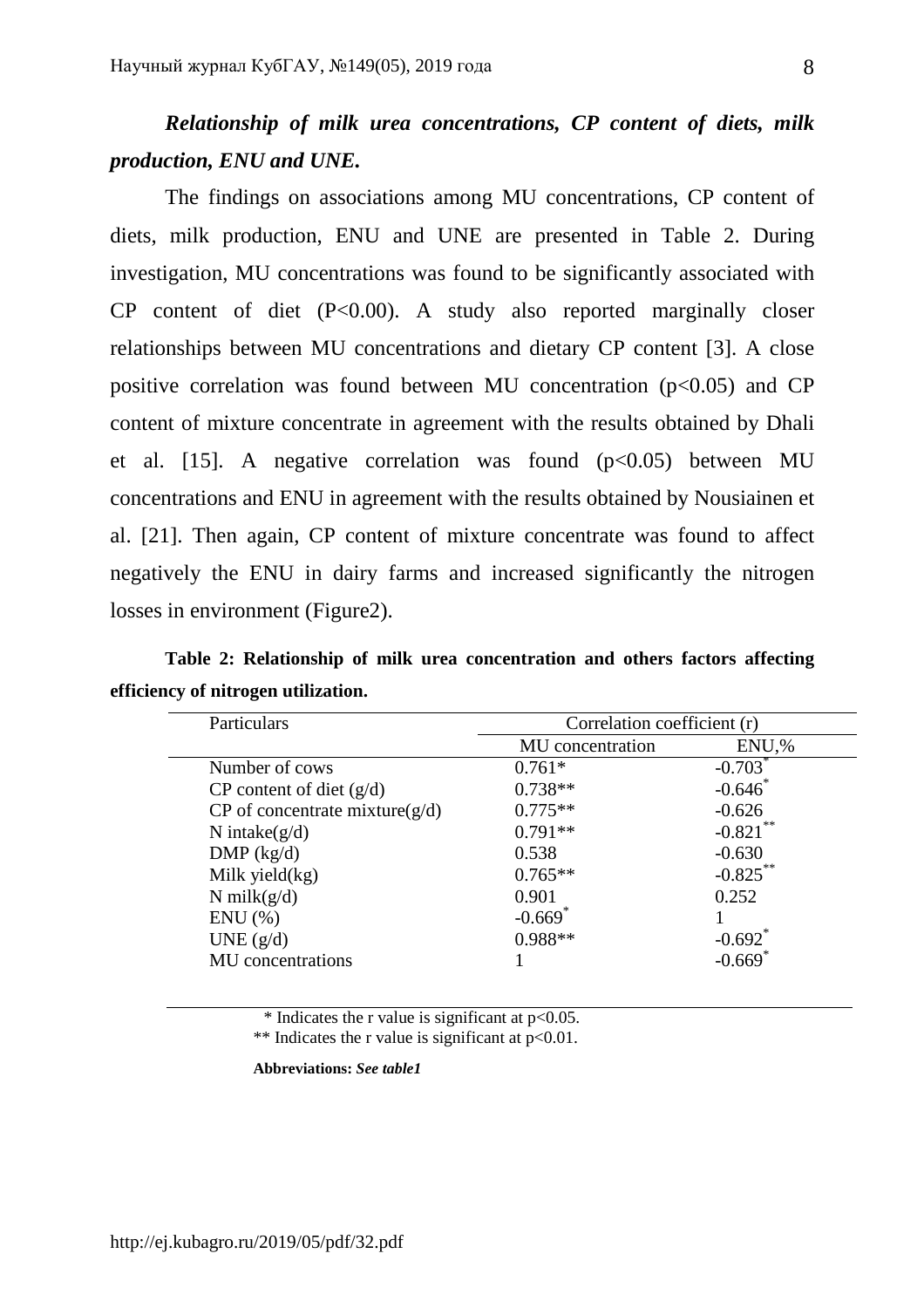

**Figure 2: Relationship among CP content mixture, ENU and UNE** 

A negative relationship observed among the ENU and many factors such as urea in milk, CP content of diet, CP mixture concentrate, DMP and UNE. This observation might explain that the efficiency of dietary protein for milk production decreases as more protein was offered. During investigation, the UNE was significantly increased when the CP content of diet was high and the ENU tended to decrease when the MU concentrations increased (Figure 3).



**Figure 3: Association between CP mixture concentrate, MU concentration and ENU.** 

Study of Ciszuk and Gebregziabher confirmed the same observation [22]. It is noted that increase CP mixture concentrate in diets based in lower CP forage lead to reducing in converting of N dietary to milk protein [23] and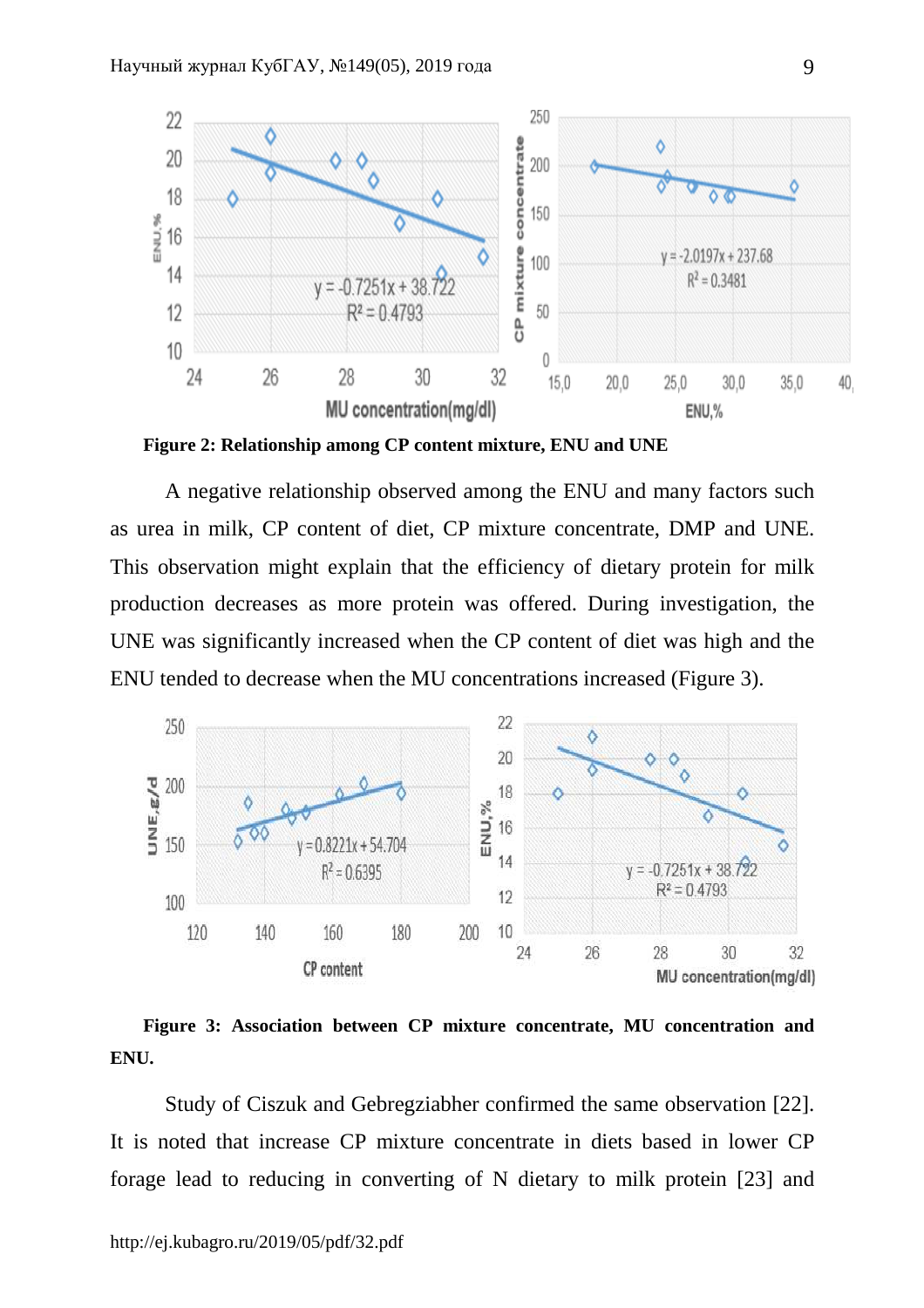increase the N excretion in urine and milk [16]. Subsequently, it was reported that a reduction in dietary CP of 18% to 16.2% (dietary dry matter basis) allowed reducing urinary urea-N from 178 g/d to 134 g/d which could represented 24.7% of reduction [18]. Coefficients of correlation between factors showed in Table 2 confirm that the amount of N intake has an effect on MU concentrations, which is evidence of that overfeeding proteins contribute to reduce the ENU of dairy cows and to N pollution of the environment.

After all, the excessive use of protein supplements in modern dairy farm could constitute a feeding strategy to increase urea in milk and losses of nitrogen in the form of urinary urea nitrogen and may translate into additional costs [24]. Therefore, commercial dairy farmers may find it advantageous to monitor MU concentration, which could help to improve efficiency of nitrogen utilization and decreases N losses in dairy farms.

### **CONCLUSIONS**

The urea concentration of cow's milk can be utilized for a finer tuning of protein feeding, in order to improve milk N efficiency and reduce urinary N excretion. The main factor influencing MU concentrations is the amount of crude protein content in diet offered to dairy cows. The impacts of changing strategies of feeding on commercial dairy farms to improve the efficiency of nitrogen use and reducing N excretion could be monitored through changes in milk urea concentrations.

### **REFERENCES**

1. Schepers AJ, Meijer RGM. Evaluation of the utilization of dietary nitrogen by dairy cows based on urea concentration in milk. *J Dairy Sci* 1998; 81:579-584.

2. Baker LD, Ferguson JD, Chalupa W. Responses in urea and true protein of milk to different protein feeding schemes for dairy cows. *J Dairy Sci* 1995; 78: 2424-2434.

3. Broderick G A , Clayton M K. A statistical evaluation of animal and nutritional factors influencing concentrations of milk urea nitrogen. *J Dairy Sci* 1997; 80:2964-297.

4. Melendez P, Donovan A, Hernandez J. Milk urea nitrogen and infertility in Florida Holstein cows. *J Dairy Sci* 2000; 83: 459-463.